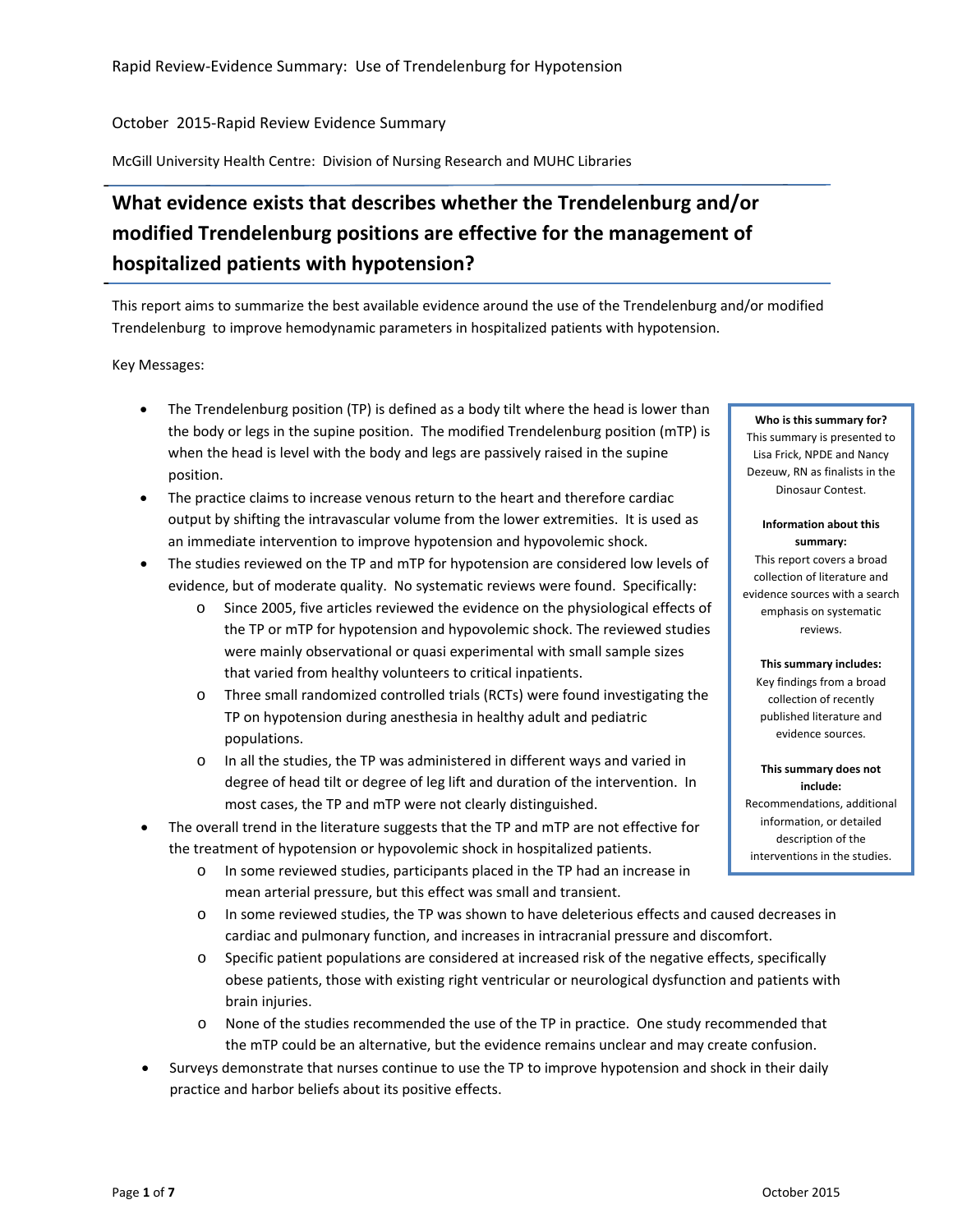# **1. Background:**

The Trendelenburg position (TP) is defined as "a position in which the head is low and the body and legs are on an inclined or raised plane" [\[2](#page-5-0)] and is traditionally being used to manage hypotension and hypovolemic shock. The intervention is named after a German surgeon, Dr. Friedriech Trendelenburg who placed his patients with their heads down and elevated body to shift the pelvic organs

## **Contents:**

- 1. Background
- 2. Summary of findings
- 3. Additional sources
- 4. References

upwards for better visualization during surgery [\[3](#page-5-0)]. In World War I, a physiologist introduced this position as a way to treat shock by assuming that gravity would increase venous blood return to the heart, increase cardiac output and improve blood flow to the vital organs. This concept is termed "autotransfusion"[\[2](#page-5-0)]. TP has since been widely used in healthcare although the physiological effects, benefits and potential harm caused by the intervention were questioned as early as the 1960s. A modified TP (mTP) which consists of a passive leg raise in a supine position was previously recommended as a safer and more effective way of improving venous return most notably in CPR guidelines [\[4](#page-5-0)]. The updated guidelines from the American Heart Association on CPR and Emergency Cardiovascular care has since removed the recommendation stating that there is a significant knowledge gap for the mTP use in shock [\[5](#page-5-0)]. Despite this, even today, many nurses report using the TP as an immediate action in response to hypotension or shock and most believe that it is beneficial, despite acknowledging that it may cause deleterious effects ( [\[6](#page-5-0)] & [\[7](#page-6-0)]). Adding to the confusion in practice, some evidence based reports continue to recommend the mTP for treatment of hypotension (e.g. Joanna Briggs Institute management of hypotension in patients undergoing chemotherapy [\[8](#page-6-0)]; UptoDate treatment of acute intradyalitic hypotension [\[9](#page-6-0)] but with no accompanying references for support.

This rapid review will present summaries of the best available evidence with regards to the TP and mTP for hypotension in hospitalized patients. Detailed search strategies were developed by an experienced librarian (specific search terms are available upon request). Sources included: Medline via OvidSP, Embase via OvidSP, and CINAHL Complete via EbscoHost. Search concepts included subject headings and text words and the search date was June 15<sup>th</sup>, 2015. Duplicate titles, articles that were out of scope, and studies with poor or poorly described methodology, as well as articles focusing on orthostatic hypotension were excluded by the Evidence informed Decision Making‐Advisor (EIDM‐A). Additionally, JBI Connect and UptoDate were also searched by the EIDM‐A for background documents. The analysis of studies and the report were prepared by the EIDM‐A and reviewed by the librarian. It is important to note that no systematic reviews were found on this topic.

The studies reviewed were mainly literature reviews or research briefs and are considered low levels of evidence, but of moderate quality from 2005‐2015, (with 2 articles from 1997). Some RCTs were reviewed here but are specific to investigating the TP during induction of anesthesia in surgical patients. A list of all the articles found and reviewed is available upon request [\(sonia.castiglione@muhc.mcgill.ca\)](mailto:sonia.castiglione@muhc.mcgill.ca).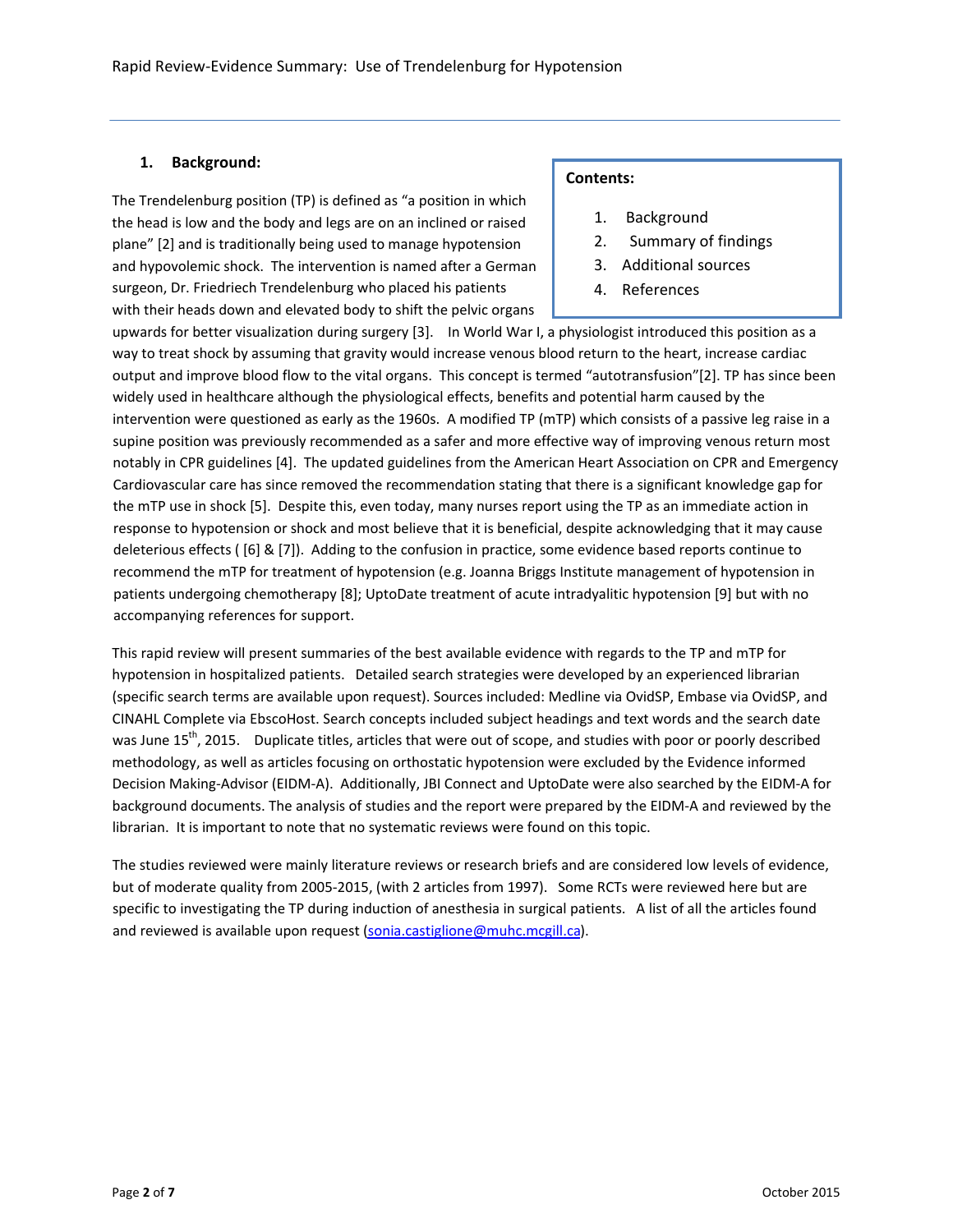**Levels of Evidence** (adapted from OHRI KTA Evidence Summary document)

Each piece of evidence presented in this summary is assigned a level.

This assignment is based on the evidence being presented and not on the claim made by the authors.

**Platinum:** Systematic reviews and meta-analysis

 $★$  **Gold:** Randomized-controlled trials

- **≢ Silver:** Observational studies (non-randomized trials, case-control, time-series, cohort studies, case series, literature reviews, qualitative studies.)
- $\star$  **Bronze:** Expert committee guidelines, reports or opinions, commentary or editorials.

~ **Level of evidence** cannot be determined.

## **2. Summary of Findings:**

## **a. Sources that are directly relevant to question**

Î *A 2012 literature review reported on the physiological effects of the Trendelenburg position and/or the modified Trendelenburg specifically on hypotension and cardiac performance. 25 mostly small observational studies were included in the review that spanned human as well as animal subjects, with varied populations from healthy volunteers to acute or critical care in‐patients. In addition, the Trendelenburg position was administered differently in each study, where the head‐down tilt ranged* from 10 $^{\rm o}$ -30 $^{\rm o}$  and the modified Trendelenburg passive leg raise from 45 $^{\rm o}$ -60 $^{\rm o}$ , and was maintained from *1‐30 minutes. Overall, the physiological effects described by the studies demonstrated that there was no benefit of the Trendelenburg positioning in improving hypotension, cardiac output or index. The effects were often transient, and in some small studies, a negative impact on oxygenation was identified, especially in patients with specific conditions such as coronary artery disease, obesity and neurological impairments. The Trendelenburg position is also reported to be poorly tolerated by patients due to* discomfort. The authors claim that the evidence is not robust but leads us to question the tradition in *practice. [[10](#page-6-0)]*

Î *In 2011 the evidence around several common nursing practices were discussed in an effort to dispel traditional care beliefs and encourage practice changes. A table was provided to consolidate the physiological effects of the Trendelenburg position that included references to the supporting evidence* (see Table 1). It reports that the use of the Trendelenburg position for hypotension and shock dates back to the 1960s where the head-down tilt position was least favorable and in some instances can worsen *the condition in humans. A number of limitations of the literature were described, including the heterogeneity between sample populations, small sample sizes, range in degree of head‐down positioning and length of time in the position, as well as the differing end point measurement. The authors conclude that despite the limitations in the research, the evidence "does not show a demonstrated benefit of the Trendelenburg position for patients with hypotension and/or hypovolemic shock" and can be associated with deleterious effects.* [\[1](#page-5-0)]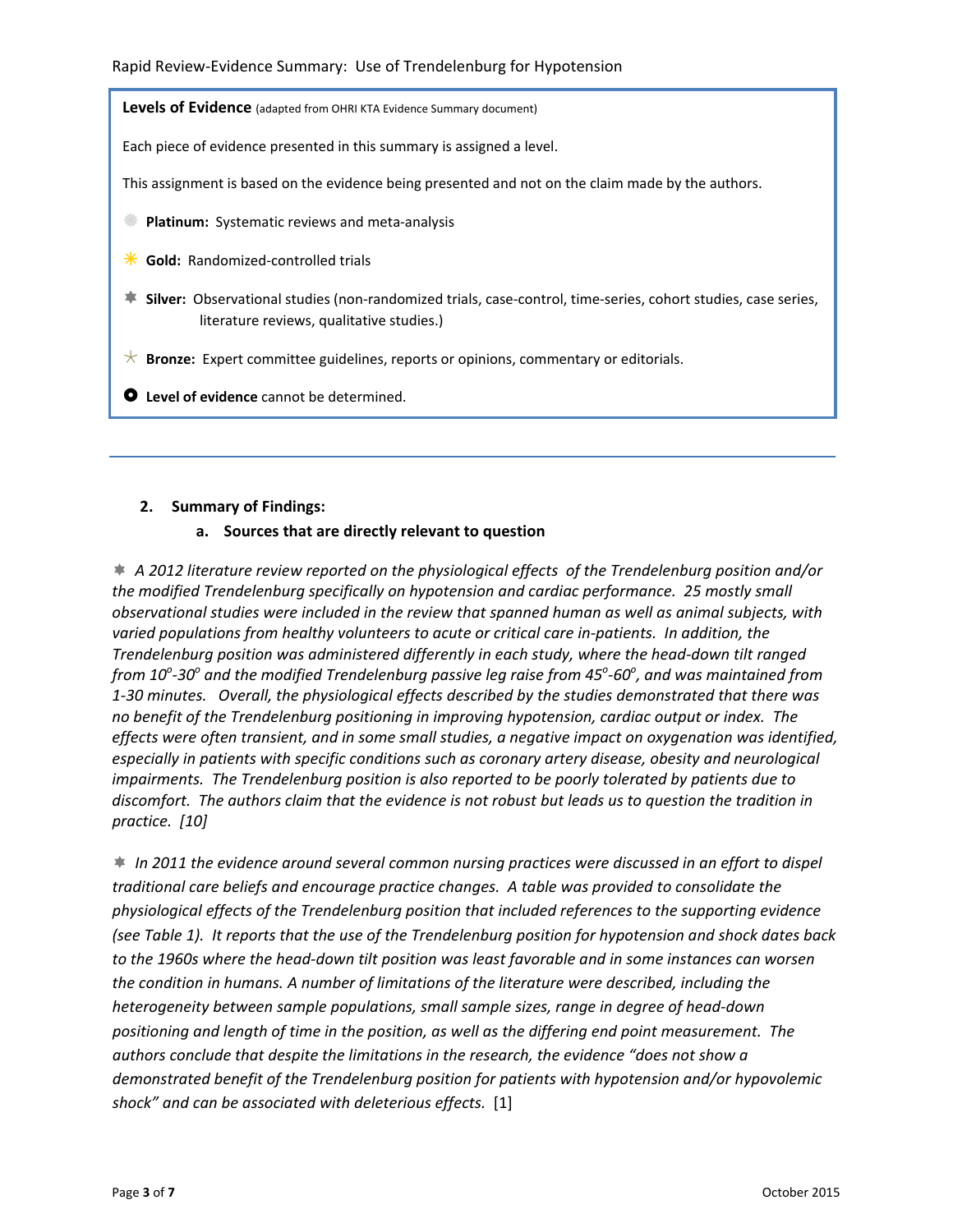| Table 1 from Flynn Makic et al, 2011 [1]<br>Physiological Effects of Trendelenburg positioning in<br>hypotensive patients.                                                                                                                                                      | $A$ 2<br>★.<br>evider<br>positio                       |
|---------------------------------------------------------------------------------------------------------------------------------------------------------------------------------------------------------------------------------------------------------------------------------|--------------------------------------------------------|
| Cardiovascular <sup>21-27</sup><br>Slight increase in mean arterial pressure<br>No increased preload<br>Dilated right ventricle<br>Decreased right ventricular ejection fraction<br>Decreased cardiac output<br>Increase in systemic vascular resistance                        | Five st<br>summ<br>obser<br>trials,<br>of aet          |
| Pulmonary <sup>21,26,28,29</sup><br>Reduced vital capacity<br>Increased work of breathing<br>Decreases in Pao <sub>2</sub><br>Increases in mechanical impedance of lung and chest wall<br>Decreased tidal volume<br>Decreased lung compliance<br>Increases in Paco <sub>2</sub> | inforn<br>admir<br>been J<br>Althol<br>all cor<br>show |
| Tissue perfusion <sup>27</sup><br>No change in oxygen delivery<br>No change in oxygen extraction<br>No change in oxygen consumption                                                                                                                                             | autho<br>not re<br>patier                              |
| Gastrointestinal <sup>26,28,29</sup><br>Cephalad shift of abdominal contents<br>Increased abdominal pressure<br>Impaired diaphragmatic function<br>Impeded lung expansion                                                                                                       | $\ast$ A2<br>quasi-<br>effect                          |
| Neurological <sup>17,24,30-32</sup><br>Possible increase in intracranial pressure associated with increase<br>in central venous pressure<br>Distention of internal jugular vein                                                                                                 | modif<br>of out<br>paran<br>The st                     |

Î *A 2010 review briefly reviewed the evidence on the use of the Trendelenburg position for adult patients with hypotension. Five studies were found to be relevant and summarized. The studies were a mix of observational and non‐randomized controlled trials, all with small sample sizes and a variety of aetiologies. The author did not provide any information on how the Trendelenburg was administered and therefore may have also been performed differently in these studies. Although they were varied significantly, they all concluded that the Trendelenburg did not show any benefit on cardiac output. The author concludes that the Trendelenburg is not recommended for practice with these patients. [\[11\]](#page-6-0)* 

Î *A 2007 literature review summarized five quasi‐experimental studies that described the effect of the Trendelenburg position or the modified Trendelenburg position on a number of outcomes including hemodynamic parameters, and lung function and mechanics. The studies differed greatly in sample*

*characteristics (healthy vs surgical populations), Trendelenburg position degree of tilt, passive leg lift only) and all had small sample sizes. The authors concluded that there was no overwhelming support for the use of these positions for improvement of hypotension. In some studies, when cardiac parameters improved with the Trendelenburg position, it was brief and lead to hemodynamic deterioration if continued. In addition, they identified populations at higher risk of negative consequences when in the Trendelenburg position, including obese, those with compromised right ejection fraction, pulmonary disorders or head injuries. The authors caution against the use of the Trendelenburg position as a treatment for hypotension or acute shock until future large sample studies are conducted for efficacy. [\[2](#page-5-0)]*

Î *A 2005 article reviewed the evidence on the use of the Trendelenburg or modified Trendelenburg position for resuscitation of hypovolemic shock or hypotension. They summarized eight peer review articles, two medical textbooks and the American Heart Association's 2002 published Guidelines for Cardioplumonary Resuscitation. Though a systematic review was not completed, they found that overall there was an absence of strong evidence to support the practice of Trendelenburg or modified Trendelenburg for hypovolemia or hypotension. Overall, the studies represented a low level of evidence, with large variations in the population of study and the interpretation of the Trendelenburg position.*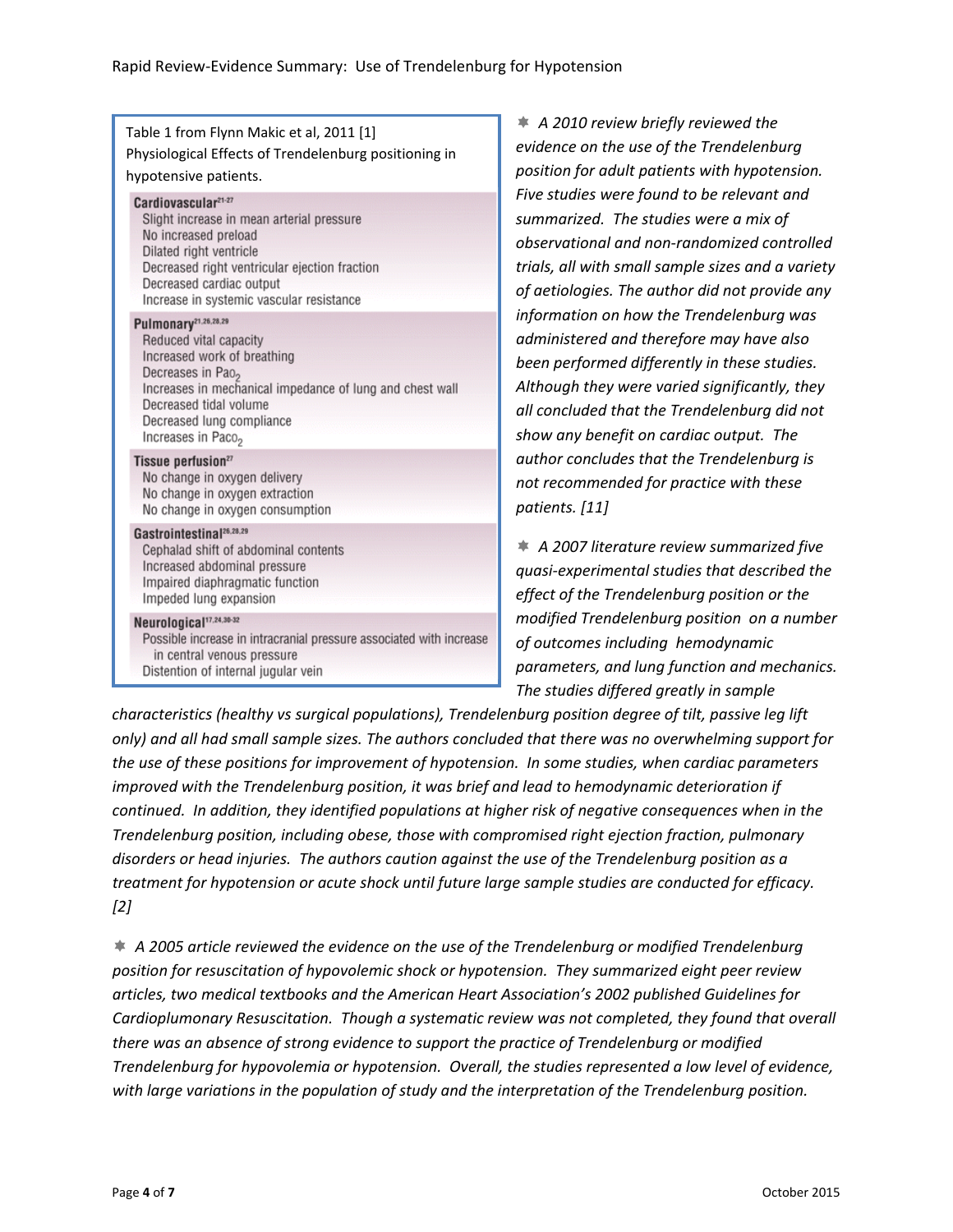*The article reported that the reviewed studies did not report any deleterious effects in using the Trendelenburg. The authors recommend the "judicious use of the Trendelenburg position" in practice until further evidence can demonstrate its benefits." [\[3\]](#page-5-0)*

# **b. Use of Trendelenburg for improvement of hypotension during general anesthesia**

\* A 2011 controlled trial randomized 40 elective adult cardiac surgery patients to head-down tilt at 15° *until skin incision versus supine position for management of hypotension during general anesthesia. An improvement in systolic blood pressure was seen in the first two minutes, but the effects were minimal* and transient. Otherwise a similar improvement was seen in both groups throughout the rest of the 10 *minute period. However, a significantly less number of vasopressor administrations and total dosages* were used in the head-down tilt group. The authors concluded that the head-down tilt position "is *effective in the management of hypotension after the induction of general anaesthesia in patients" undergoing cardiac procedures. Adverse effects were neither measured nor noted, specifically with regards to respiratory function. [[12\]](#page-6-0)*

Ã *A 2006 randomized controlled trial investigated whether the 20o head‐down tilt Trendelenburg position used for five minutes following the induction of healthy children undergoing surgery affected hemodynamic parameters compared to the supine position. Two similar groups of 15 children were compared using impedance cardiography to measure changes in hemodynamic parameters. Heart rate and end‐tidal carbon dioxide (to provide information on respiratory function) were both significantly lower in the Trendelenburg group but the effects were not lasting. The authors concluded that during "IV induction using propofol and fentanyl, there was no clinical significant attenuate of hemodynamic changes with the Trendelenburg position." [\[13\]](#page-6-0)*

 $*$  A 1997 randomized controlled trial measured the effect of a 10<sup>o</sup> head-down tilt on the incidence of *hypotension during spinal anesthesia in healthy women undergoing elective caesarean. Although the sample size was small (17 women randomized to each group, Trendelenburg or supine), the results* showed no effect on the "incidence or magnitude of hypotension." The study did not report any adverse *events. [\[14](#page-6-0)]*

# **Additional sources:**

 $\ast$  A 1997 study surveyed 494 members from the American Association of Critical Care Nurses on the use *of the Trendelenburg positions and the beliefs about their efficacy in practice. 99% responded positively to having used the Trendelenburg position and 80 % of these believed that it always or sometimes improved hypotension. The authors point out that the results of the survey provided evidence that "tradition‐based therapy still underlies some interventions used in the care of critically ill patients" despite the lack of support in current research. [\[6\]](#page-5-0)*

(Note: the full text article was not available; therefore the description is based on the published abstract. The article was cited *by others reviewed in this document).*

~ *A 2015 Research brief on current Nursing Practices informally surveyed 2, 356 nurses on whether the Trendelenburg position improved blood flow to the heart and brain for patients experiencing*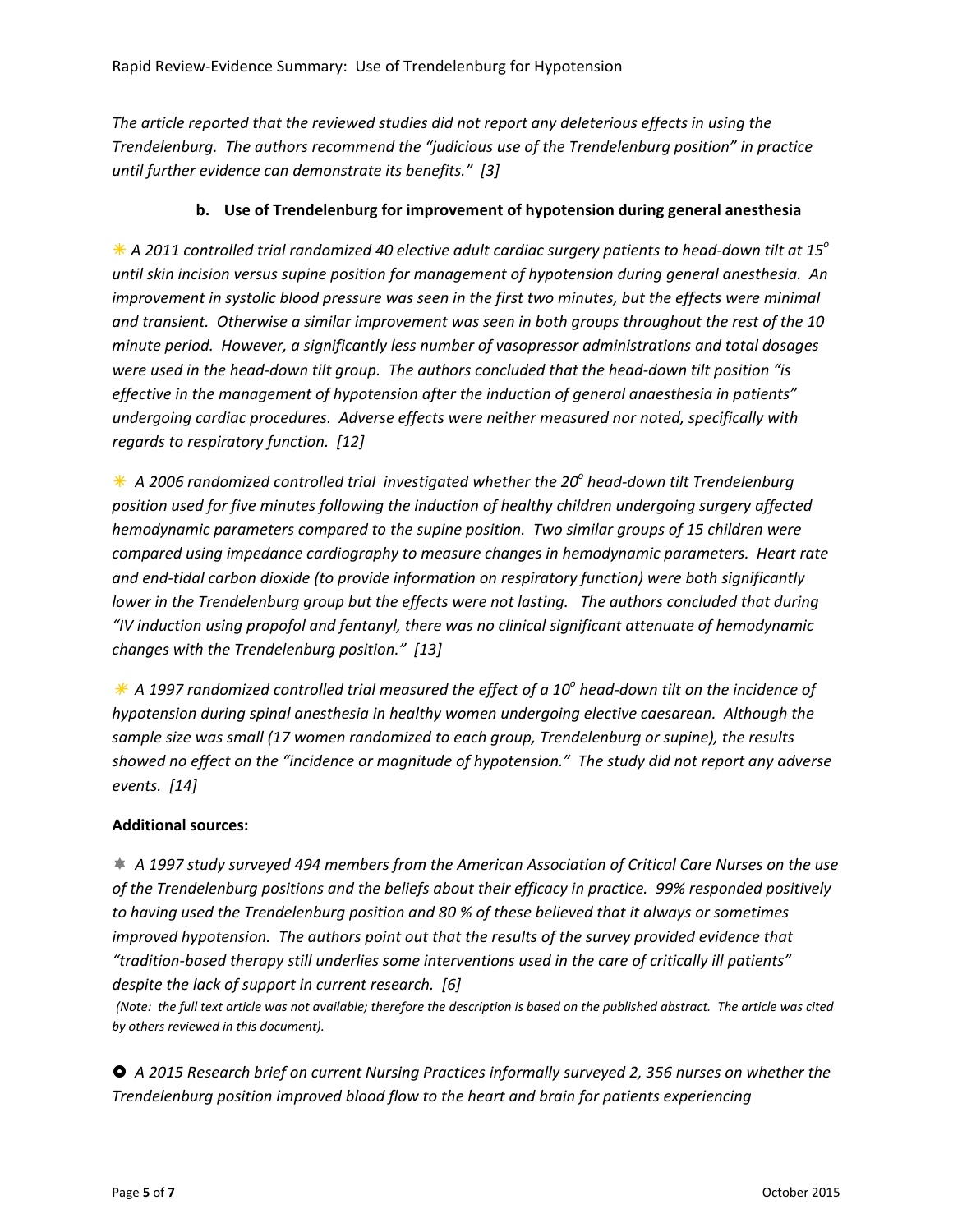<span id="page-5-0"></span>hypotension or shock. Half of the responds believed that the rational was indeed accurate. In addition, they state that most studies do not show lasting benefits of the practice and in fact can cause harm in *certain populations, including obese and traumatic patients. The authors conclude, based on the evidence of other research briefs, to "stop using [the] Trendelenburg position to manage hypotension and shock." They instead recommend a modified Trendelenburg. [[7](#page-6-0)]*

~ *A 2013 practice brief generally described the evidence of the use of Trendelenburg position to treat hypotensive episodes. The article describes research dating back to 1960 that indicates the risk of harm when using the position. Specifically, they refer to the engorgement of the right ventricle, complications with lung function, potential for retinal detachment and cerebral edema. Although no specific studies were mentioned in this article the authors conclude that there is no evidence to support the Trendelenburg, but do advocate for the modified Trendelenburg as a method to improve blood pressure without the added negative consequences. [\[15\]](#page-6-0)*

Ã *A 2011 randomized trial compared 2 acceptable protocols for treating exercise‐associated postural hypotension in adult athletes at high endurance race events. 28 athletes were randomized after* receiving the diagnosis to either the OT group that involved raised buttocks and legs to 30 $^{\circ}$  and oral fluids, or the IV group where patients were placed in the supine position and were administered IV fluids. *The results demonstrated no hemodynamic differences between groups and within groups at admission* and discharge. As well, there was no difference in time to discharge with either group. The authors also report that that total volume of fluid received was significantly less in the OT group during the stay. The authors conclude that "the results of the study show that time to discharge following EAPH is the same whether an athlete is given a large volume of IV fluid or is treated in the Trendelenburg position with smaller amounts of oral fluids." The small sample size and major differences in the protocols make it *difficult to conclude whether the Trendelenburg was the major factor in influencing the time to discharge. [\[16](#page-6-0)]*

# 3. **References:**

- 1. Makic, M.B., et al., *Evidence‐based practice habits: putting more sacred cows out to pasture.* Critical Care Nurse, 2011. **31**(2): p. 38‐61; quiz 62.
- 2. Shammas, A. and A.P. Clark, *Trendelenburg positioning to treat acute hypotension: helpful or harmful?* Clinical Nurse Specialist, 2007. **21**(4): p. 181‐7.
- 3. Bridges, N. and A.A. Jarquin‐Valdivia, *Use of the Trendelenburg position as the resuscitation position: to T or not to T?* American Journal of Critical Care, 2005. **14**(5): p. 364‐8.
- 4. *Part 8: Advanced Challenges in Resuscitation: Section 3: Special Challenges in ECC.* Circulation, 2000. **102**(suppl 1): p. I‐229‐I‐252.
- 5. Markenson, D., et al., *Part 13: First Aid: 2010 American Heart Association and American Red Cross International Consensus on First Aid Science With Treatment Recommendations.* Circulation, 2010. **122**(16 suppl 2): p. S582‐S605.
- 6. Ostrow, C.L., *Use of the Trendelenburg position by critical care nurses: Trendelenburg survey.* American Journal of Critical Care, 1997. **6**(3): p. 172‐6.